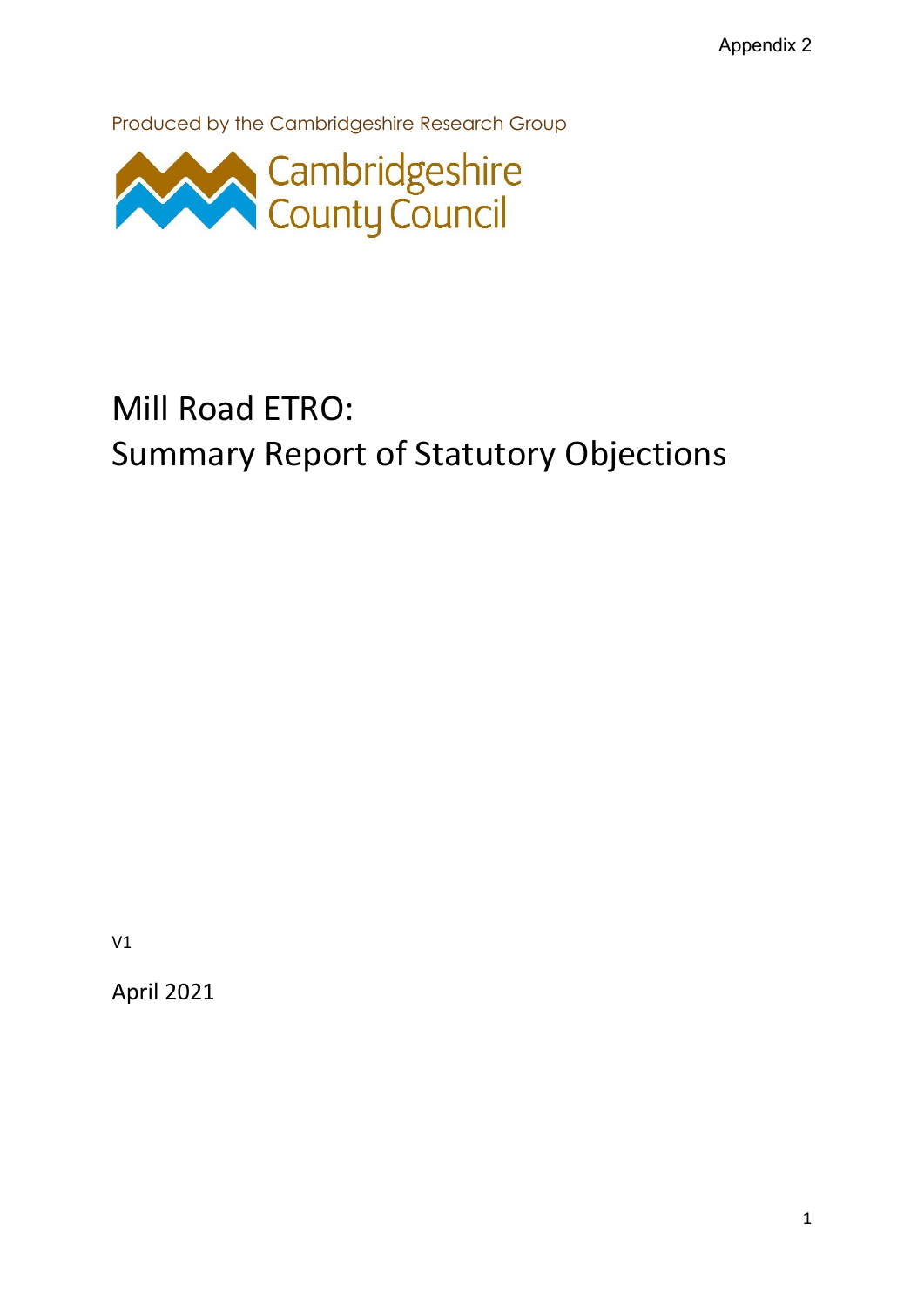'Cambridgeshire Research Group' is the brand name for Cambridgeshire County Council's Research function based within the Business Intelligence Service. As well as supporting the County Council we take on a range of work commissioned by other public sector bodies both within Cambridgeshire and beyond.

All the output of the team and that of our partners is published on our dedicated website [www.cambridgeshireinsight.org.uk](http://www.cambridgeshireinsight.org.uk/)

For more information about the team phone 01223 715300

| <b>Document Details</b> |                                                                                                                                                                                                                                                                                                                               |
|-------------------------|-------------------------------------------------------------------------------------------------------------------------------------------------------------------------------------------------------------------------------------------------------------------------------------------------------------------------------|
| Title:                  | Mill Road ETRO:<br><b>Summary Report of Statutory Objections</b>                                                                                                                                                                                                                                                              |
| Date Created:           | 14/04/21                                                                                                                                                                                                                                                                                                                      |
| Description:            |                                                                                                                                                                                                                                                                                                                               |
| Produced by:            | Cambridgeshire County Council Business Intelligence Service                                                                                                                                                                                                                                                                   |
| On behalf of:           | Cambridgeshire County Council                                                                                                                                                                                                                                                                                                 |
| Geographic Coverage:    | Cambridge                                                                                                                                                                                                                                                                                                                     |
| Format:                 | <b>PDF</b>                                                                                                                                                                                                                                                                                                                    |
| <b>Key Contact</b>      | Research.Group@cambridgeshire.gov.uk                                                                                                                                                                                                                                                                                          |
| Status:                 | V <sub>1</sub>                                                                                                                                                                                                                                                                                                                |
| <b>Usage Statement:</b> | This product is the property of the Research and Performance<br>Team, Cambridgeshire County Council. If you wish to<br>reproduce this document either in whole, or in part, please<br>acknowledge the source and the author(s).                                                                                               |
| Disclaimer:             | Cambridgeshire County Council, while believing the<br>information in this publication to be correct, does not<br>guarantee its accuracy nor does the County Council accept<br>any liability for any direct or indirect loss or damage or other<br>consequences, however arising from the use of such<br>information supplied. |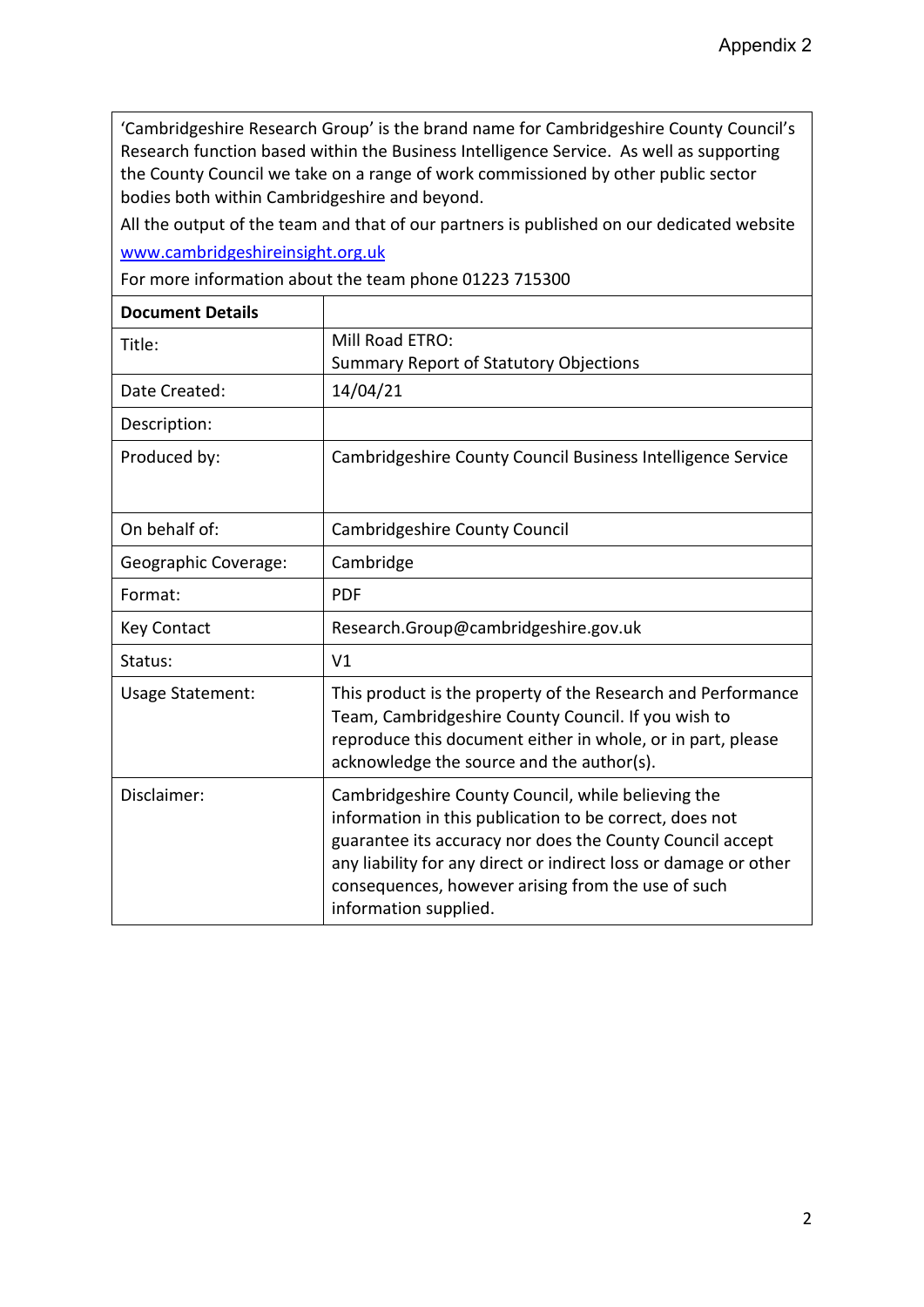# Contents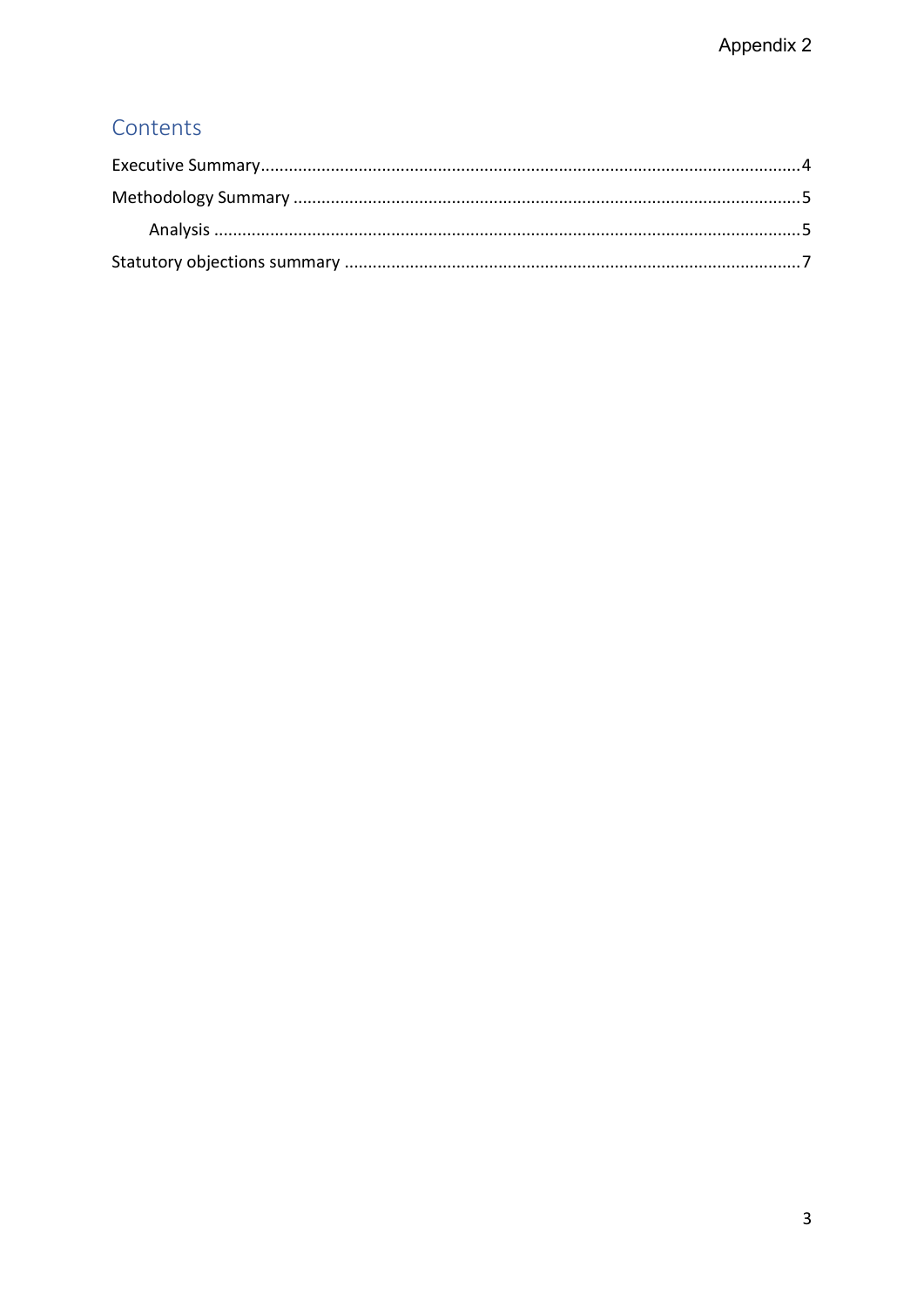#### <span id="page-3-0"></span>Executive Summary

Between 24 June and 24 December Cambridgeshire County Council held a consultation on the Emergency Traffic Regulation Order (ETRO) on Mill Road. Between these dates a 6-month statutory objection order was conducted that gave members of the public and stakeholders the opportunity to write in and comment on the ETRO. In addition, a consultation survey was conducted between 9 November and 24 December 2020, which a separate report summarises.

668 responses from 577 individuals and stakeholders were received through the Policy & Regulation email addresses.

The key findings of this piece of work are:

- **Impact on businesses.** There were concerns about negative impacts on businesses on Mill Road, particularly a loss of trade. Some respondents felt that more could be done to work with/assist businesses in the area. Re-opening the bridge was the predominant view among those who felt the bridge closure was causing the loss of trade, however there was also other suggestions, including; allowing businesses, particularly their deliveries, to be exempt from the closure and/or removing delivery restrictions on Mill Road; helping businesses by advertising the area more widely; reducing business rates; and improving the signage for the closure so it was clear the bridge was still accessible to pedestrians/cyclists and that access was still available by motorised vehicle elsewhere
- **Impacts on pollution and safety.** That air pollution, noise pollution, and general safety (excluding the 'build-outs') for pedestrians and cyclists had improved along Mill Road due to the bridge closure reducing the amount of motorised traffic. However, some respondents were concerned that traffic had been/could be displaced onto surrounding areas and other bridges across the railway, causing a negative impact on air pollution, noise pollution and safety elsewhere, particularly areas that were residential in nature
- **Concerns about the build outs.** The 'build-outs' were perceived as dangerous by some respondents due to their placements near junctions, their negative impact on sight lines for those on the road, and the need for vulnerable road users such as cyclists to move into potential oncoming traffic.
- **Exemptions to the bridge closure.** That some form of exemptions to the bridge closure were needed. Predominantly this was called for those with blue badges but also included taxis and local residents, in order to avoid isolating vulnerable members of the community and those who couldn't walk or cycle. There was also a call for businesses, particularly their deliveries, to be exempt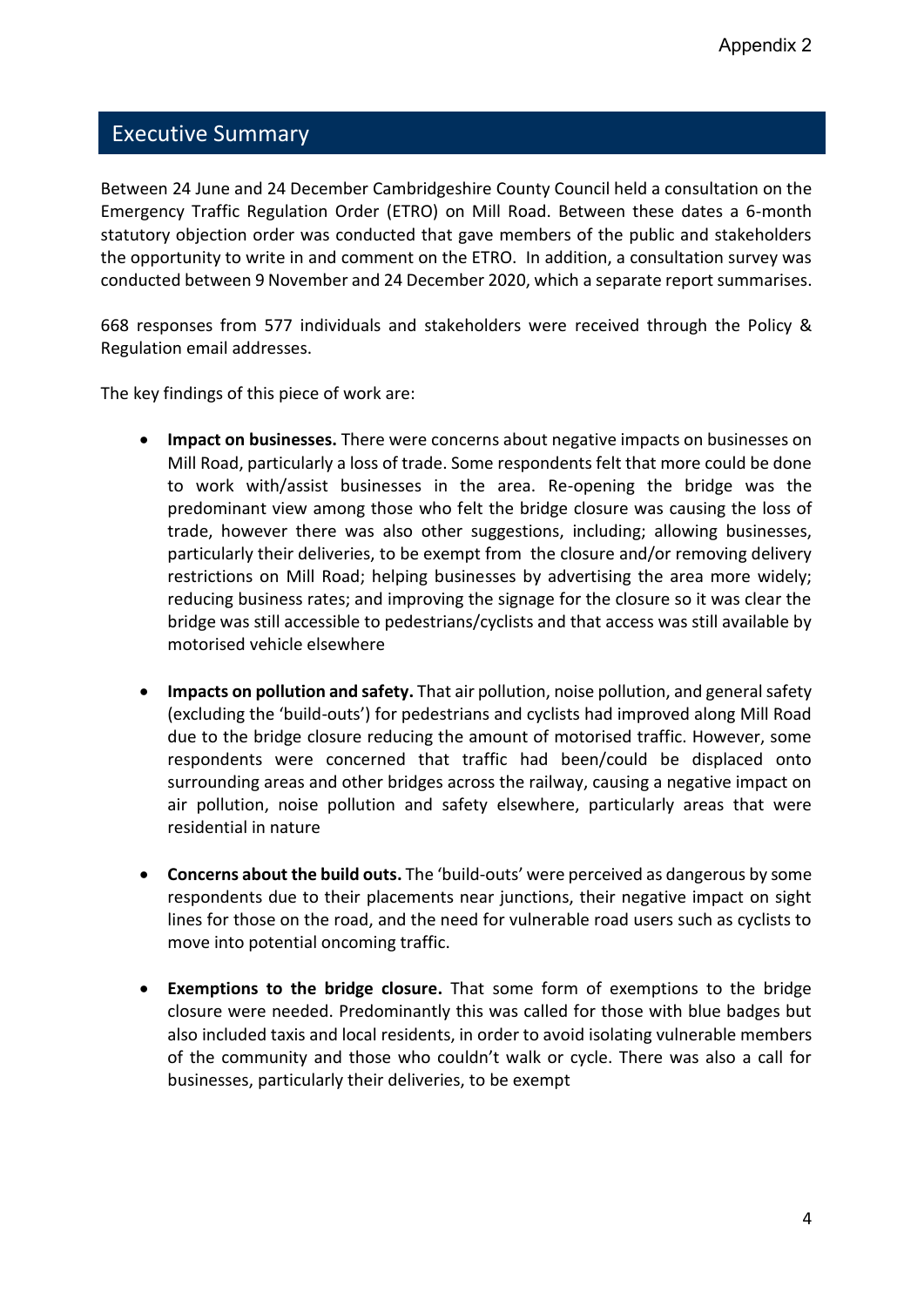## <span id="page-4-0"></span>Methodology Summary

The notice regarding the Experimental Traffic Regulation Order for Mill Road was available through the County Council website. This notice explained that Mill Road would be closed to all motor vehicles, except local buses and pedal cycles, from the 24 June 2020 for an initial experimental period of eighteen-months. This notice was advertised in a local newspaper, Cambridge News, as well as site notices being erected on both sides of the Mill Road bridge.

An email and postal address was provided within the notice for anyone to raise an objection, which would need to be received within six-months of the order coming in to place, from the 24 June to 24 December.

668 responses from 577 individuals and stakeholders (respondents) were received through the Policy & Regulation email addresses. During the quality assurance process, responses from the same individual (identified through email address) or stakeholder (identified by who was being represented) were grouped together to ensure views were represented accurately.

#### <span id="page-4-1"></span>Analysis

Responses were analysed using qualitative methods, namely through thematic analysis using a frame of themes. The frame of themes were:

- **Impact on Mill Road area**
	- o Walking and cycling
		- **Positive**
		- Neutral
		- Negative
	- o Business
		- Positive
		- Neutral
		- Negative
	- o Air Quality
		- Positive
		- Neutral
		- Negative
	- o Noise
		- Positive
		- Neutral
		- **Negative**
	- o Safety
		- Positive
		- Neutral
		- Negative
	- o Social Distancing
		- Positive
		- Neutral
- Negative
- o Accessibility and Equalities
	- **Elderly**
	- **Disabled**
	- Ethnicity
	- **Sex**
	- other
- o Exemptions
- **Impact on Surrounding Areas**
	- o Coldhams Lane
		- o Newmarket Road
		- o Hills Road
		- o Coleridge Road
		- o Cherry Hinton Road
		- o Other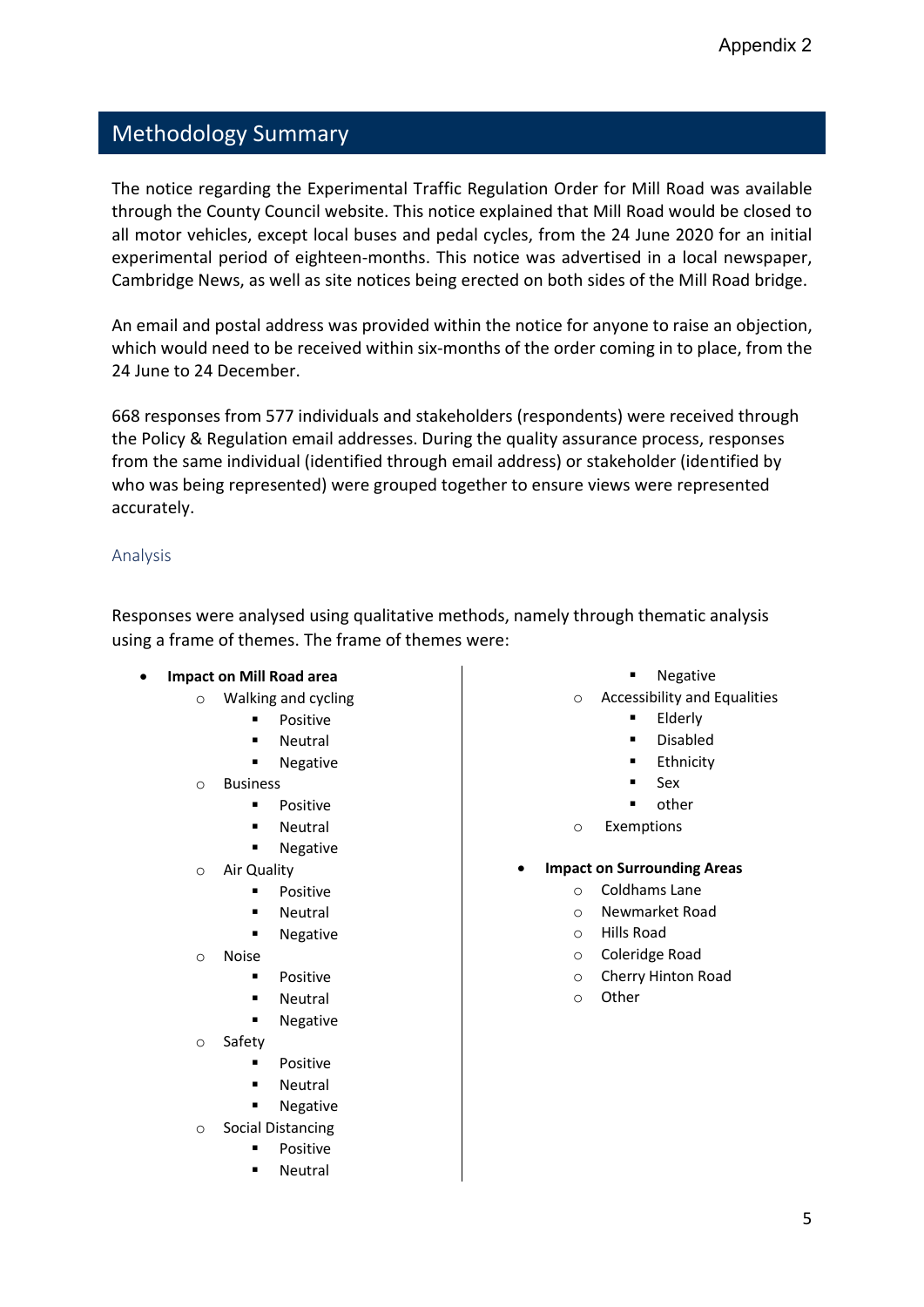These themes are identified using specialist software and then responses tagged with these themes (multiple tags can be given to the same response). At this stage totals of tagged themes are created, and sample quotes chosen for the final report that typify particular tagged themes. Comment themes are listed in order of the number of comments received, from most to least. The percentage of responses to each theme is included in the report. In the reporting of themes 'most' represents where over 50% of respondents' comments were applicable, 'some' represents 25%-49%, and 'few' represents less than 25% of comments.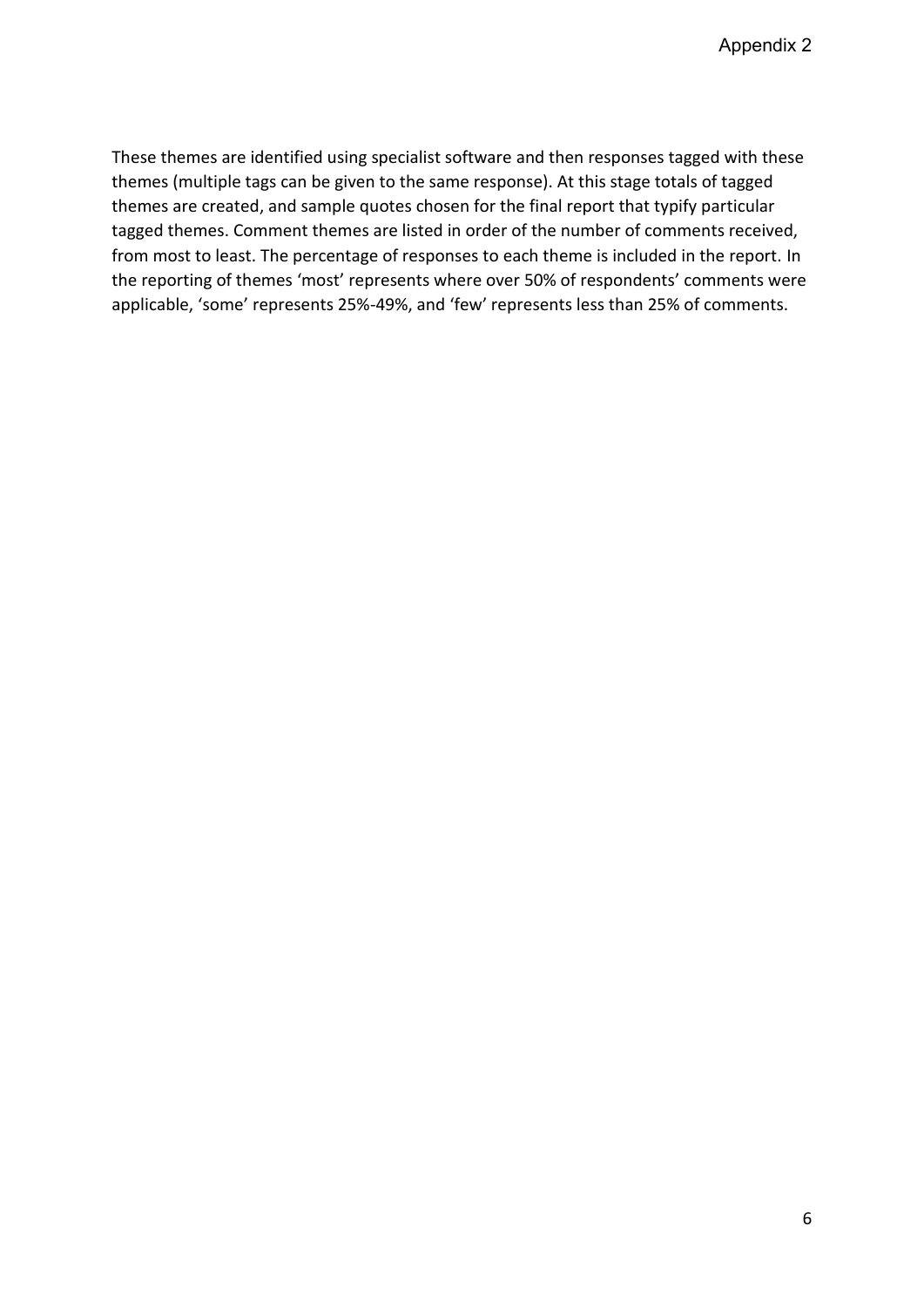### <span id="page-6-0"></span>Statutory objections summary

Of the 577 respondents who contacted Policy & Regulation as part of the statutory objections phase of the Mill Road ETRO consultation period, **51% (293)** of them indicated they **objected** to the Mill Road ETRO. The reasons given were:

- **'Business'** 57% of those who objected. Responses discussed:
	- $\circ$  Concerns that the bridge closure had resulted in less passing trade, resulting in the potential and actual loss of local businesses in the area
		- There was concern this closure had compounded issues relating to closures on Mill Road in 2019
		- There was concern from respondents that Mill Road's atmosphere had been negatively impacted by the closure, feeling the area was less 'lively'
	- $\circ$  Concerns that the bridge closure was causing long delays to deliveries and for workers whose base was located on Mill Road, increasing costs and reducing the amount of work that could be done
	- $\circ$  Respondents felt that businesses could be offered more support from the council to adapt. Suggestions included; help with business rates; help with advertising the area; careful management of the signage, these respondents felt the use of the 'word' closure was inappropriate as only one area of the road limited access from motorised vehicles
- **'Impact on surrounding areas'** 47% of those who objected. Responses discussed:
	- $\circ$  Concerns that the closure had displaced traffic onto surrounding residential roads, causing congestion issues, a drop in air quality, and an increased risk of accidents
- **'Safety'**  39% of those who objected. Responses discussed:
	- $\circ$  That the build outs had caused conflicts between different forms of traffic, mostly buses and cyclists but there was also mentions of personal vehicles, as they attempted to pass in opposite directions. The build outs were felt to cause too much narrowing of the road and reduce line of sight, making it unsafe for cyclists
	- o That better signage was needed for the one-way system for pedestrians and to indicate the road was only closed in one area to motorised vehicles. A lack of clarity from these signs was felt to be decreasing safety
	- o That the closure had resulted in motorised vehicles making dangerous manoeuvres to turn around, making the area less safe for cyclists and pedestrians
	- $\circ$  That the road should be made one way instead of the closure, with the extra lane used to create safe cycle/pedestrian space
	- o That the decrease in traffic meant Mill Road was unsafe to travel through at night
	- o That enforcement was needed for anti-social/dangerous cycling. These respondents were particularly concerned about cyclists on the footpaths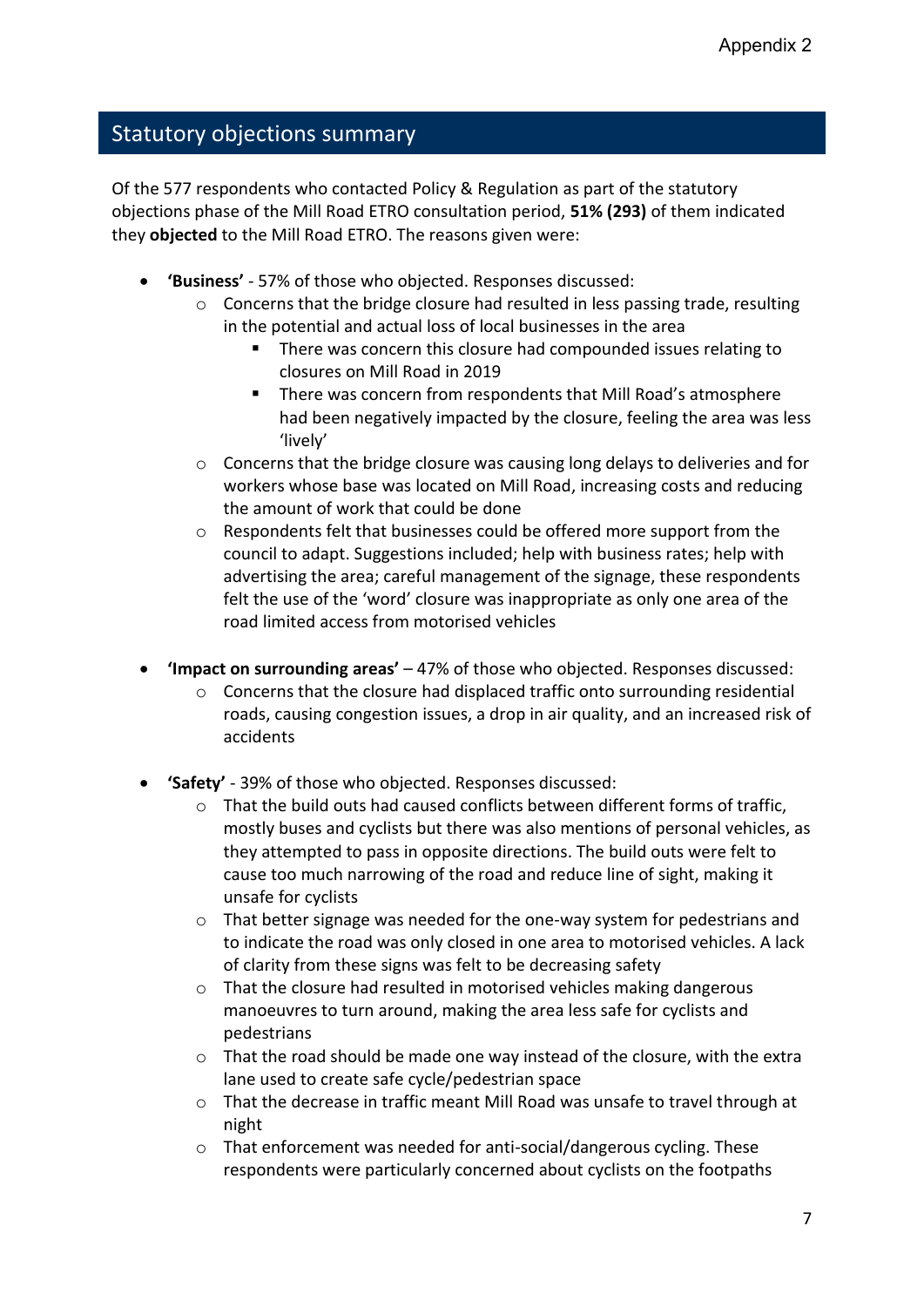- $\circ$  A few respondents indicated they felt Mill Road was safer for cyclists and pedestrians but, alongside the lack of access for taxis and Blue Badge holders/disabled drivers, the closure created more issues including decreased safety on surrounding roads
- **'Walking and cycling'** 36% of those who objected. Responses discussed:
	- $\circ$  That the build outs had caused conflicts between different forms of traffic, mostly buses and cyclists but there was also mentions of personal vehicles, as they attempted to pass in opposite directions. The build outs were felt to cause too much narrowing of the road and reduce line of sight, making it unsafe for cyclists
	- $\circ$  That better signage was needed for the one-way system for pedestrians and to indicate the road was only closed in one area to motorised vehicles. A lack of clarity from these signs was felt to be decreasing safety
	- $\circ$  That the closure had resulted in motorised vehicles making dangerous manoeuvres to turn around, making the area less safe for cyclists and pedestrians
	- $\circ$  That the road should be made one way instead of the closure, with the extra lane used to create safe cycle/pedestrian space
	- o That enforcement was needed for anti-social/dangerous cycling. These respondents were particularly concerned about cyclists on the footpaths
	- o A few respondents indicated they felt Mill Road was safer for cyclists and pedestrians but, alongside the lack of access for taxis and Blue Badge holders/disabled drivers, the closure created more issues including decreased safety on surrounding roads
- **'Accessibilities and Equalities'** 36% of those who objected. Responses discussed:
	- o 55% of these discussed the proposals impacts on those with **'Disabilities'**. Discussion points included:
		- Concerns that the proposals were causing disabled residents to become segregated from the city centre. These respondents felt that there was need for some form of access across the bridge for those with disabilities that made walking/cycling difficult. Suggestions included; allowing blue badge holders to be exempt from the closure; allowing taxis to be exempt from the closure
		- Concerns that the closure was increasing the cost of use and time traveling for taxis and car travel for disabled users due to the extended, more congested, routes they needed to take
	- o 25% on the impact on the **'Elderly'**. Discussions points were the same as those relating to 'Disability', with these respondents discussing the impacts on both older residents and those with disabilities
	- o 13% on the impact on **'Other'** groups under the Equality Act. These included, children and those on low income. Discussion points included: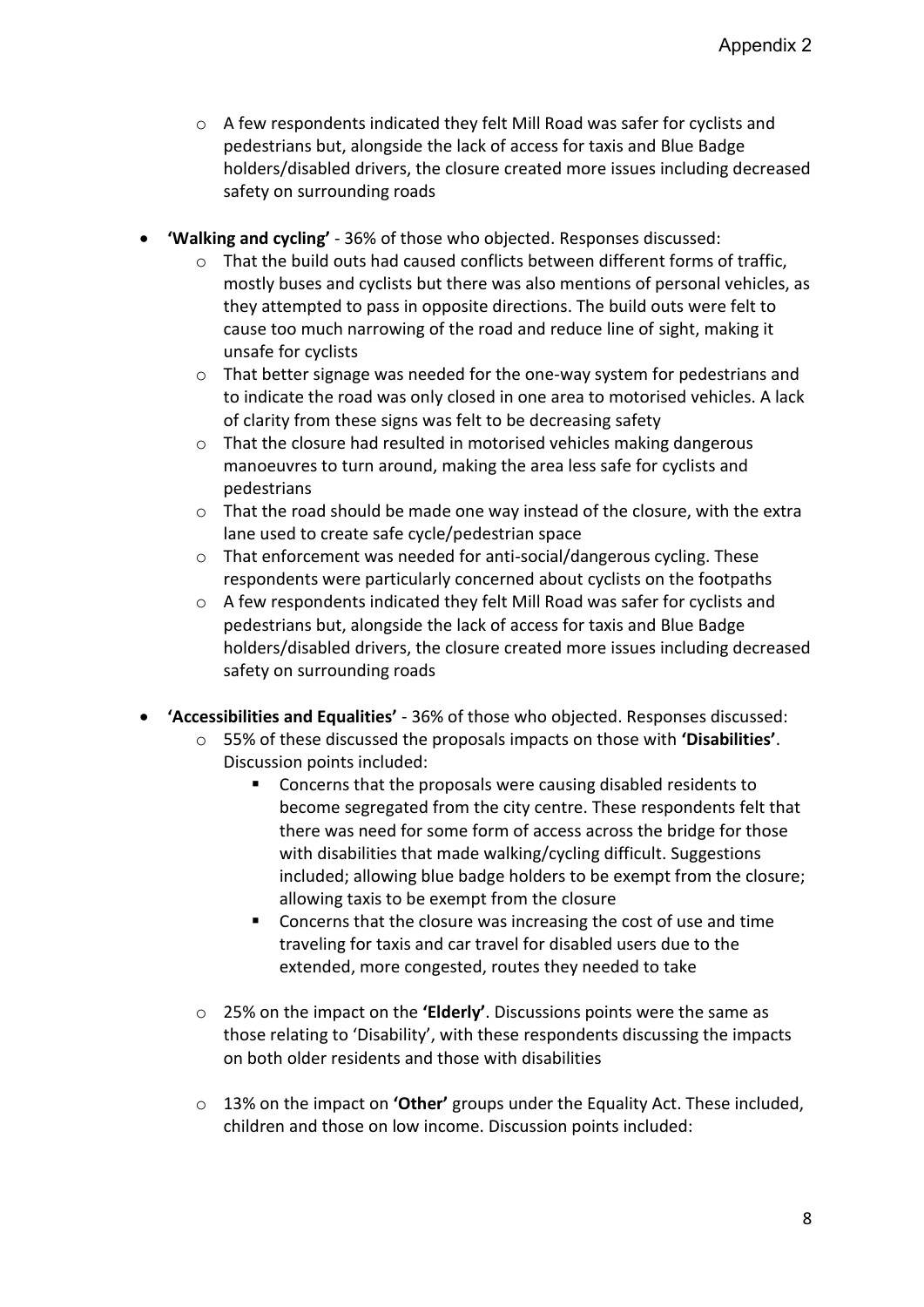- That the increased cost of use for taxis and personal vehicles, due to the detours needed to cross the bridge, were having an adverse effect on those on low incomes
- That the buildouts were unsuitable for pushchairs and similar as well as being dangerous to younger cyclists due to the increased risk of conflict from the narrowed road
- o 4% on the impact on **'Ethnicity'**. Discussion points included:
	- That the proposals negatively impacted on those from minority ethnic backgrounds due to the nature of the businesses in the area (and the negative impact the closure was having on these businesses) and the increased difficulty accessing places of worship
- o 4% on the impact on **'Sex'**. Discussion points included:
	- That the reduction in traffic along Mill Road, particularly at night, was leading to a reduction in safety for women
		- Concerns the increased cost of taxis was resulting in more women walking alone Mill Road at night, compounding the issue
- **'Social distancing'** 25% of those who objected. Responses discussed:
	- o There was concern that social distancing improvements were being used as an excuse to close the road and hinder motorised traffic
	- o That the signage, particularly for the one-way system for pedestrians to socially distance but also to what the build outs were for, should be made clearer, as pedestrians did not appear to be socially distancing in the area
	- o Debate about whether the proposals had any impact on Covid-19 transmission, as these respondents felt outside transmission rates were too low for concern, particularly on passing others in the street
- **'Exemptions'** 22% of those who objected. Responses discussed:
	- o The need for some form of access across the bridge for residents that found walking/cycling difficult. Suggestions included; allowing blue badge holders to be exempt from the closure; allowing taxis to be exempt from the closure
	- $\circ$  The need for Mill Road businesses to have some form of access across the bridge for deliveries
- **'Air quality'** 7% of those who objected. Responses discussed:
	- o Concerns the buildouts were causing hold ups for motorised traffic, resulting in more engine idling and decreased air quality
	- $\circ$  That air quality was improved on Mill Road, but the displacement of traffic onto surrounding areas was causing a decrease in air quality elsewhere
- 3% of responses stated they **'opposed the Mill Road ETRO'** but, outside of a few of these respondents being concerned about the lack of prior consultation to the closure, did not give a specific reason for their opposition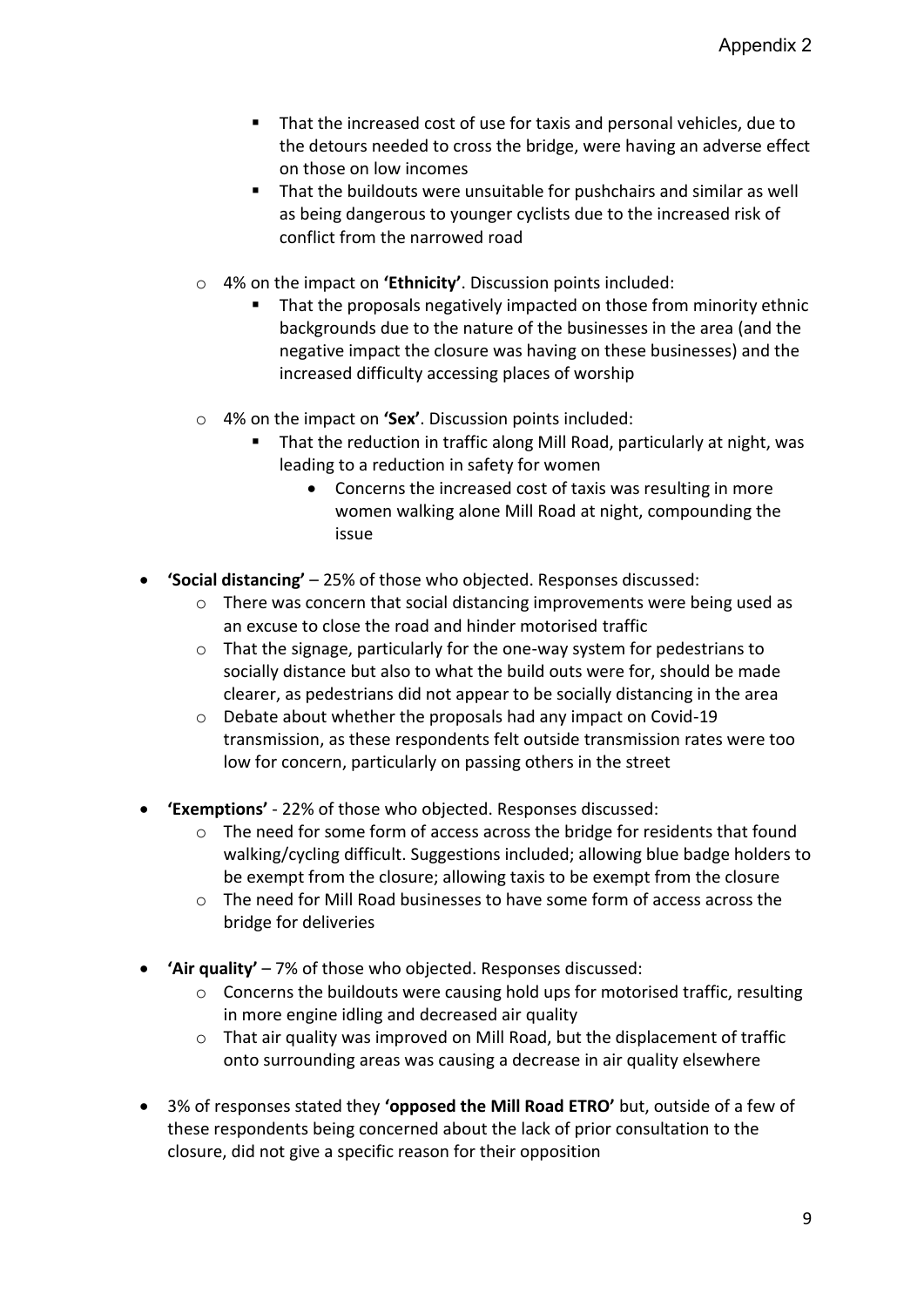• **'Noise'** – 1% of those who objected. Responses were similar to the of 'Air quality', in that the buildouts were felt to increase congestion and so noise pollution, and that noise pollution was improved on Mill Road but worse in surrounding areas due to the displacement of traffic

**45% (261)** indicated they **supported** the Mill Road ETRO. The reasons given were:

- **'Walking and cycling'** 74% of those who supported. Responses discussed:
	- o That the decrease in motorised traffic had resulted in Mill Road being safer and more pleasant, due to lower noise and air pollution, for pedestrians and cyclists
		- There was discussion from some of these respondents about it making them or was making them more likely to use Mill Road as a shopping destination
		- Some of these respondents indicated that they felt more comfortable allowing children/young people to cycle on Mill Road
		- Some of these respondents felt that the reduction in traffic was helping with social distancing, as pedestrians could safely 'step out' onto the road when required
	- o That more enforcement was needed to reduce speeding vehicles, circumventing of the closure, and pavement parking
	- $\circ$  That widening of the pavement was needed more generally along Mill Road as well as adding cycle lanes, cycle parking, and seating
	- o A few respondents felt the build-outs required some improvements, specifically that they give more room for cyclists to pass to avoid conflict with oncoming vehicles, particularly as lines of sight were not ideal
- **'Safety'** 66% of those who supported. Responses discussed:
	- $\circ$  That the decrease in motorised traffic had resulted in Mill Road being safer for pedestrians and cyclists
		- Some of these respondents indicated that they felt more comfortable allowing children/young people to cycle on Mill Road
	- $\circ$  That better signage was needed to indicate the road was only closed in one area to motorised vehicles. A lack of clarity from these signs was felt to be decreasing safety
	- $\circ$  That more enforcement was needed to reduce speeding vehicles, circumventing of the closure, and pavement parking
	- $\circ$  That the build-outs required some improvements, specifically that they give more room for cyclists to pass to avoid conflict with oncoming vehicles, particularly as lines of sight were not ideal
- **'Business'** 57% of those who supported. Responses discussed:
	- $\circ$  That the decrease in motorised traffic had resulted in Mill Road being safer and more pleasant, due to lower noise and air pollution, for pedestrians and cyclists, with respondents indicating that either they themselves were visiting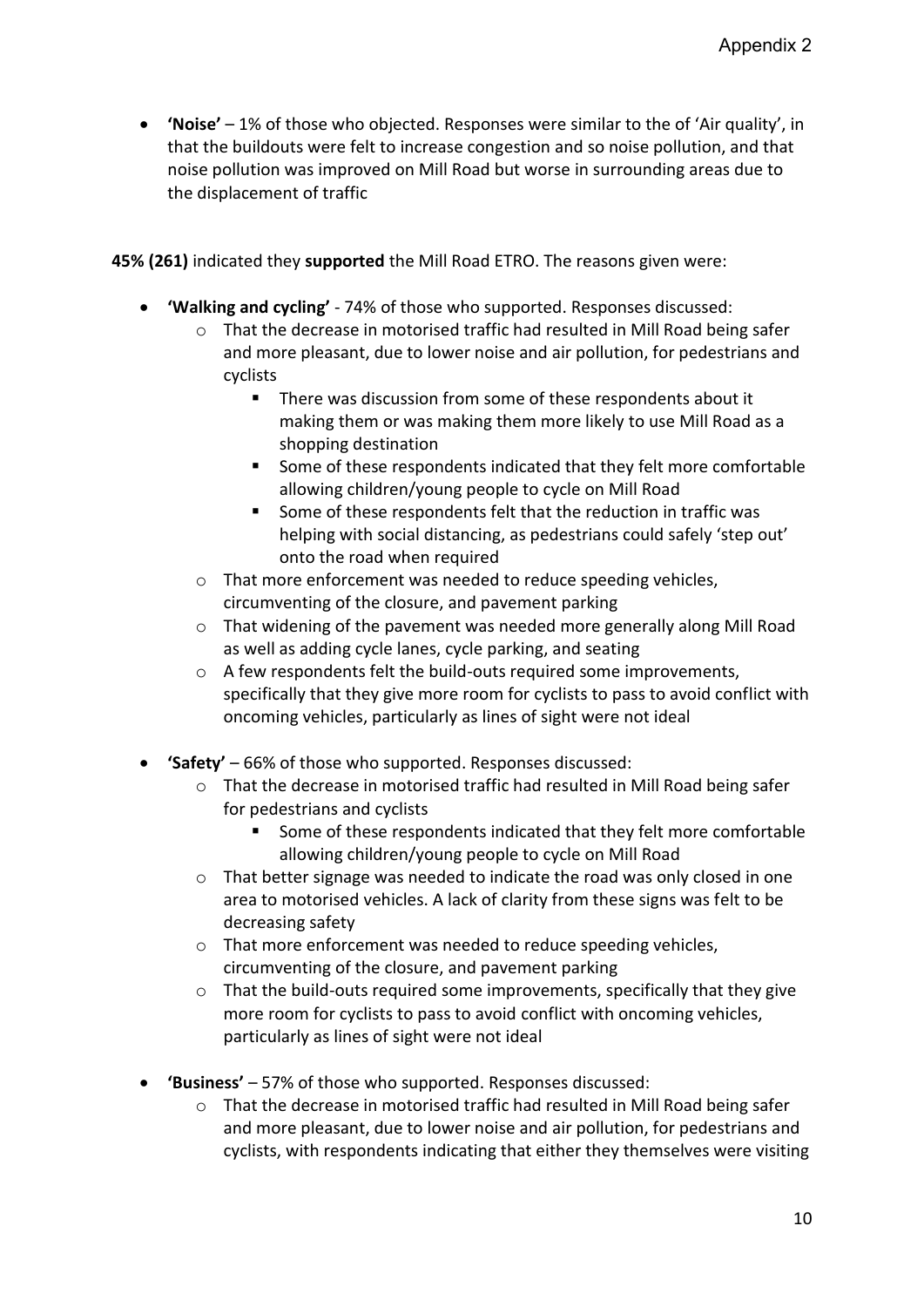businesses more often or that the improvements would increasing footfall and passing trade

- There was discussions about using the build outs or increased pedestrianising of the area to make it more attractive for customers
- That exemptions to the closure and/or increasing parking for blue badge holders/disabled drivers and delivery vehicles, particularly removing the current restrictions, should be considered in order to help businesses and their customers
- o That considerations should be made towards businesses in the area and adaptions made alongside them to help negate any potential negative impacts. Suggestions included improving the signage to make it clear businesses were still open and motorised vehicle access was still possible, and that businesses/delivery vehicles should be exempt from the closure and/or restrictions on deliveries lifted
- **'Air quality'** 41% of those who supported. Responses discussed:
	- $\circ$  That the reduction in motorised traffic had increased air quality on Mill Road
- **'Accessibilities and Equalities'** 27% of those who supported. Responses discussed:
	- o 48% of these discussed the proposals impacts on those with **'Disabilities'**. Discussion points included:
		- That there was need for some form of access across the bridge for those with disabilities that made walking/cycling difficult, by allowing blue badge holders to be exempt from the closure
		- That more disabled parking should be made available on Mill Road
		- That improvements should be made to the pavement space, either through widening or maintenance
		- That any street furniture avoids on-path placement to avoid hindering visually impaired pedestrians
		- That some form of shuttle bus/taxi service should be available along Mill Road for those that find walking/cycling difficult
	- o 48% on the impact on **'Other'** groups under the Equality Act, namely children/younger residents. These respondents felt the reduction in motorised traffic had made it safer for younger pedestrians and cyclists and the improvements to air quality meant less long-term health problems
	- o 4% on the impact on **'Elderly'** residents. Responses discussed:
		- That some form of shuttle bus/taxi service should be available along Mill Road for those that find walking/cycling difficult
		- That pavement space required better maintenance to avoid trip hazards
		- That improvements to air quality meant less long-term health problems
- **'Social distancing'** 20% of those who supported. Responses discussed: